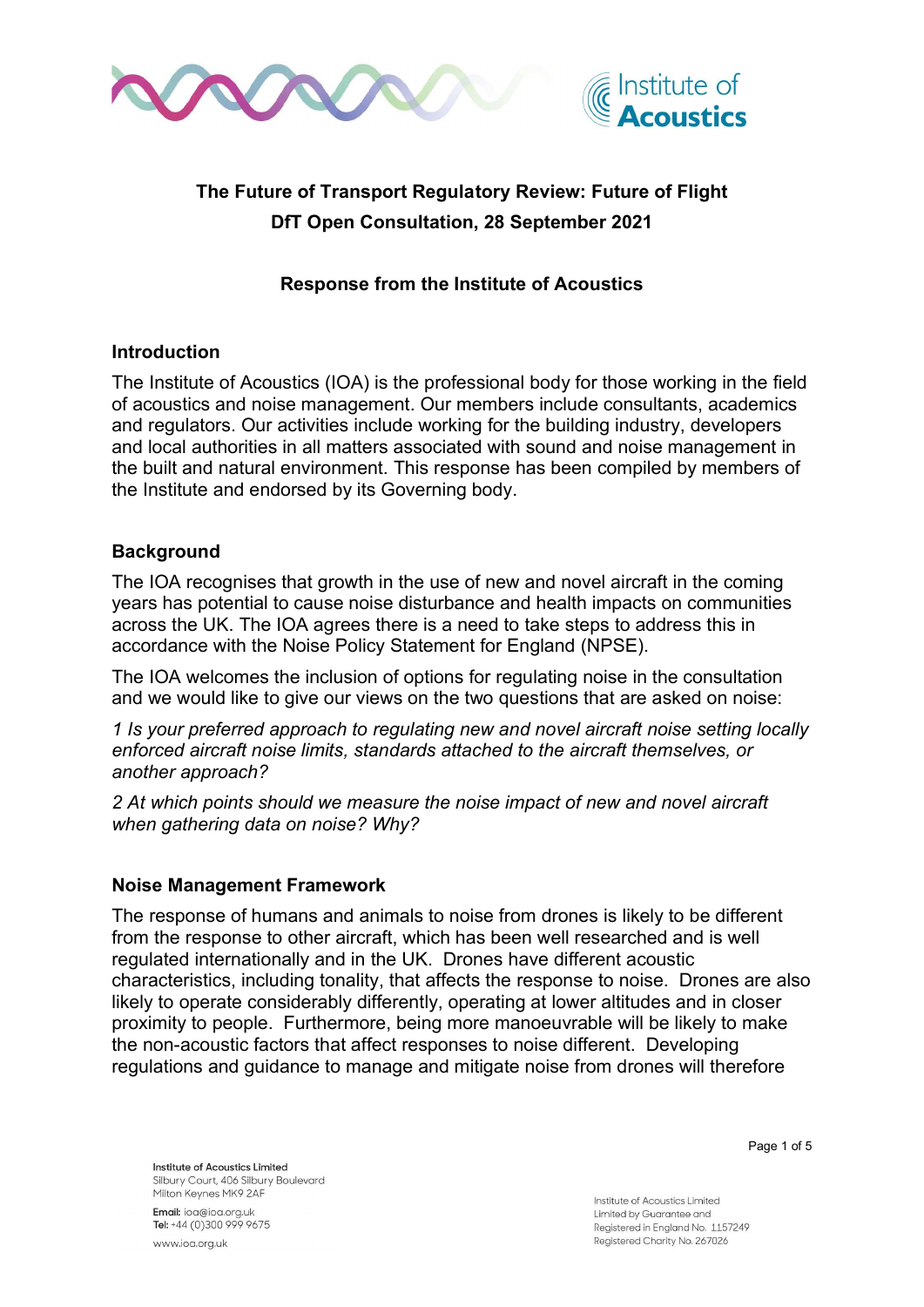



require further research into these areas, research which we understand government is yet to carry out.

Nonetheless, the regulatory framework that exists for managing aircraft noise (discussed below) is a valuable starting point.

Further, in welcoming the consultation's discussion on specific approaches to the regulation of drone noise, the IOA would encourage clarification on the tools available so that significant adverse noise impacts are avoided and adverse impacts are minimised from commercial drone operations. For example, while commercial aircraft are exempt from Statutory Nuisance, it is not yet clear whether drone operations would also be exempt (discussed below). Moving forward, it would be beneficial for the Government to provide clarity on this issue.

At the international level the International Civil Aviation Organisation's (ICAO) Balanced Approach to managing aircraft noise sets out the four main elements of aircraft noise management:

- (A) Noise at source;
- (B) Land use planning;
- (C)Operating procedures; and
- (D) Operating restrictions.

We suggest that this framework provides an appropriate basis to be adapted in managing drone noise, in that all noise management measures available under each element should be explored, with Statutory Nuisance as a potential option to be overlaid as a fall-back enforcement mechanism. In response to consultation question number one, we comment on each of these four elements below, after responding to consultation question number two.

#### Response to Consultation Noise Question Number 2

Consultation question number two asks 'At which points should we measure the noise impact of new and novel aircraft when gathering data on noise? Why ?'

Noise impacts should be assessed at noise sensitive receptors such as residential properties, schools, places of worship, care facilities, relevant commercial premises etc. In the case of residential properties, it is common practice to assess noise impacts based on noise levels experienced at the building façade. This is because in general residential buildings have similar designs and their occupants have similar sensitivities. For other noise sensitive receptors this is usually not the case and the noise impact should be assessed within the premises based on its specific acoustic design and sensitivity.

Page 2 of 5

Institute of Acoustics Limited Silbury Court, 406 Silbury Boulevard Milton Keynes MK9 2AF

Email: ioa@ioa.org.uk Tel: +44 (0)300 999 9675 www.jog.org.uk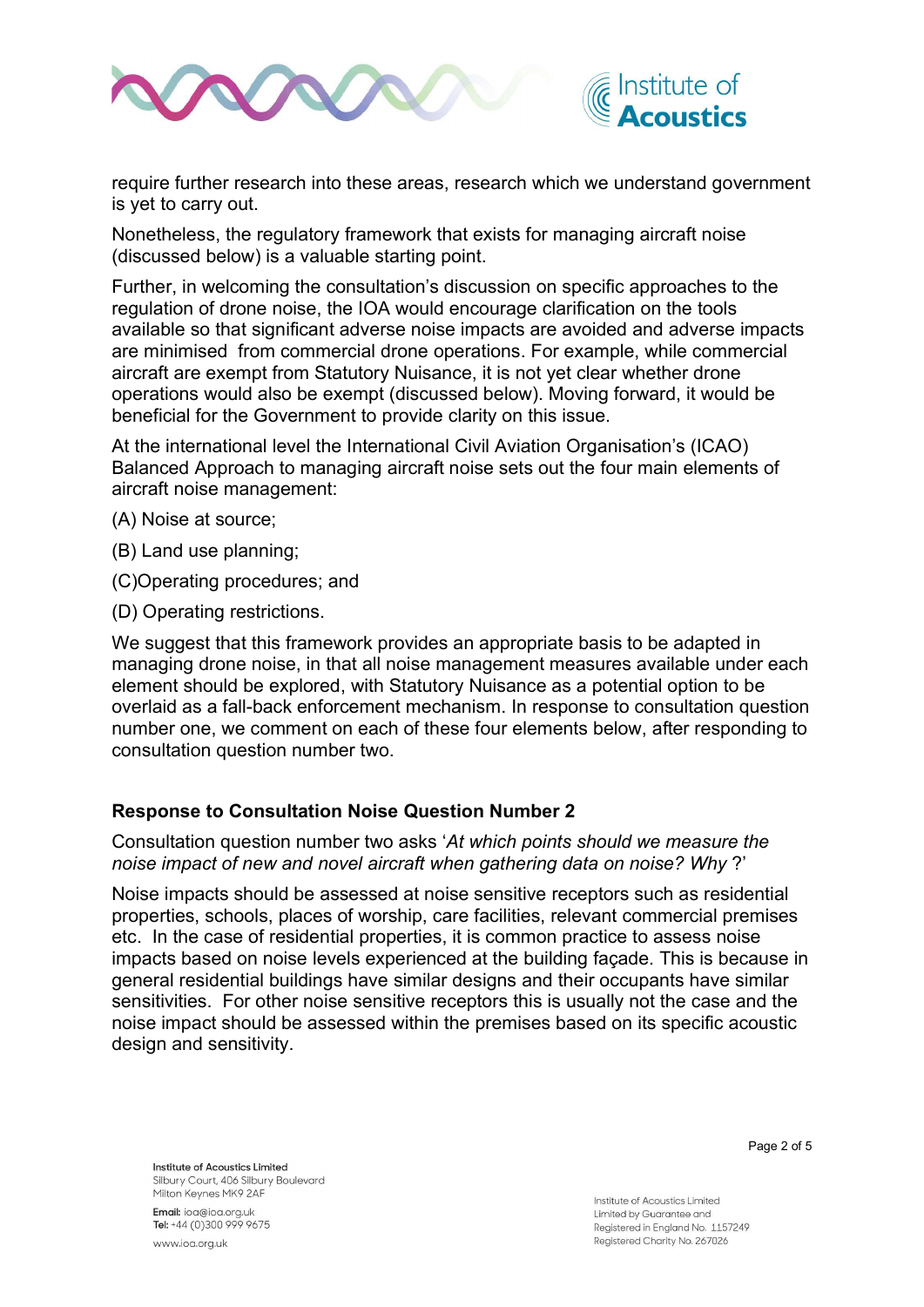



# A. Noise at Source

We support the CAA's approach to setting limits on sound power levels of drones in different categories of use, as articulated in CAP1789B. In considering noise at source further, we would suggest that the hover test could be elaborated to include a fly by measurement condition, and to consider – for example - the difference in noise emission as they ascend and descend. This would assist in the ongoing management of drone noise, but also in the modelling and assessing of drone noise as part of an impact assessment before operations begin.

We note the proposed approach to require lower sound power levels in future, with limits reducing by 2dB every 2 years. This is in line with ICAO's Committee on Environmental Protection (CAEP) approach to managing noise from fixed wing aircraft, which has been successful over many years. Given the potential for a large number of commercial drones in UK skies, we would however ask if the 1dB reduction per year is ambitious enough in order to drive best practice as new technologies are innovated, regulated and integrated?

#### B. Land Use Planning

New commercial drone operators will require both CAA permissions to operate and planning permission to operate (a fleet of) drones from a base site. The IOA would welcome clarification on the place of drone noise within these permissions processes. Will for example noise issues be considered as part of the CAA commercial permissions process?

Planning permission for new operating facilities should require a noise impact assessment that will be considered by the local planning authority when considering the application for approval. At the current time there is very little guidance as to how to predict, assess and mitigate noise from drone operations. New guidance on assessing and mitigating drone noise should therefore be developed, at a national level, to provide a body of knowledge to be used in a consistent way by those involved in drone operations. We recognise that resource is required to address this point.

The IOA would be happy to assist with the development of this guidance. Guidance could be formed using research into the dose/effects of drone noise, criteria for assessment (i.e. identifying the impact levels at which significant adverse effects and adverse effects occur), and importantly guidelines as to what mitigation is available and reasonable so as to reduce impacts to a minimum in given situations in line with the Noise Policy Statement for England.

Institute of Acoustics Limited Silbury Court, 406 Silbury Boulevard Milton Keynes MK9 2AF

Email: ioa@ioa.org.uk Tel: +44 (0)300 999 9675 www.jog.org.uk

Page 3 of 5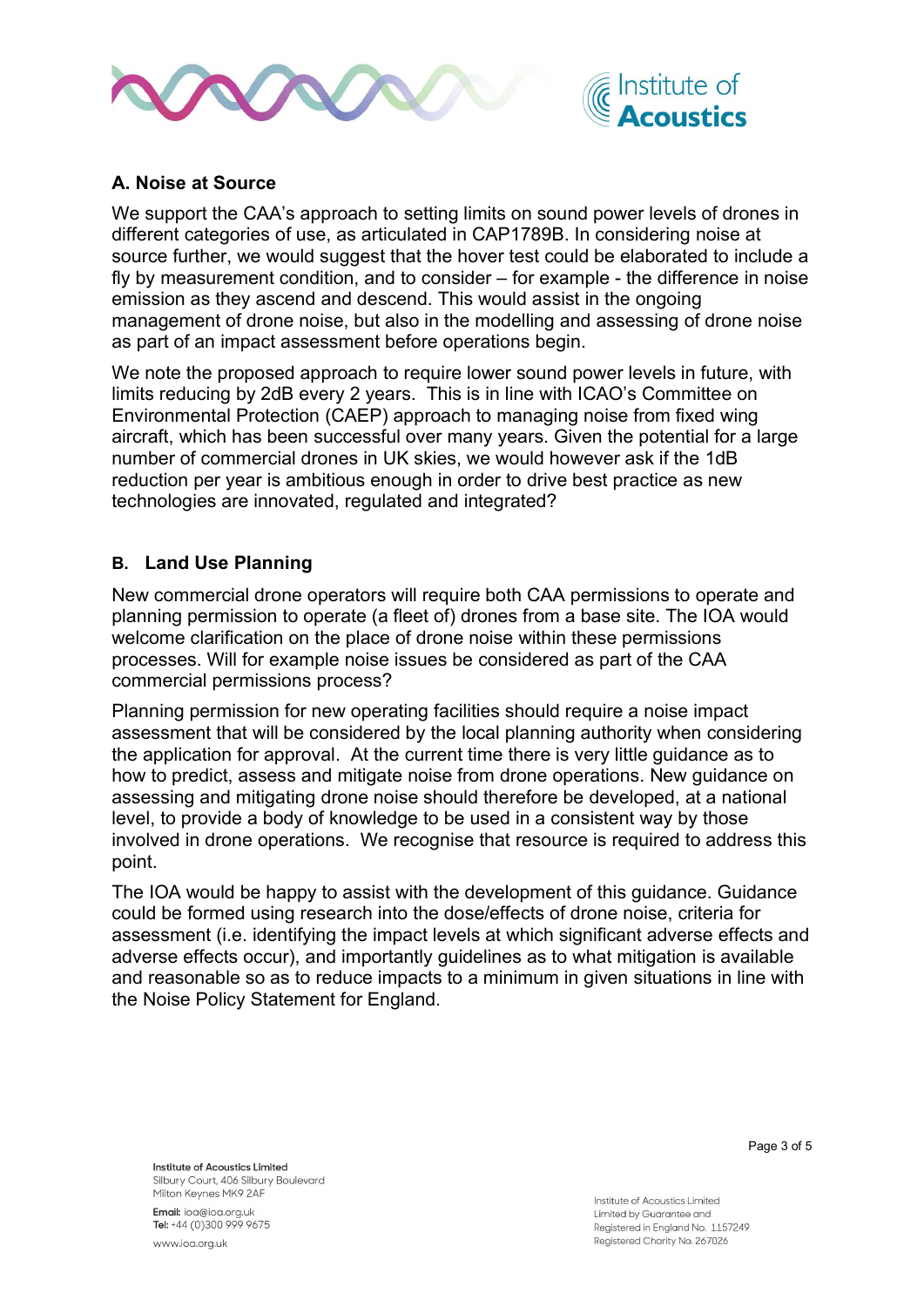



# C. Operating Procedures

Procedures requiring aircraft to fly in ways that reduce noise impact on communities are used around the country, specific to each airport as set out in the CAA in the Aerodrome Aeronautical Information Publication (AIP). These make a significant contribution in reducing noise impacts by routing aircraft away from communities, and requiring pilots to use procedures that reduce noise from aircraft on arrival to and departure from each airport. There are, however, limits on what can be achieved due to the limitations on the manoeuvrability of conventional aircraft and safety requirements. For drones there is potential for considerations and adaptations to operating procedures to deliver greater noise benefits. Further work is needed to understand the implications on operation and platform location, design and management in order to develop best practice.

# D. Operating Restrictions

Some airports restrict hours of operation, numbers of flights, individual aircraft noise emissions, or impose seasonal noise quotas to limit the amount of noise emitted by the aircraft fleet in operation. The Balanced Approach requires that all other measures are used before operating restrictions are introduced. As drones may become widespread across the UK, operating restrictions should become one element of drone noise management to be used depending on the extent of noise impact for each case, and bearing in mind the potential cumulative impact of drone noise from multiple operations in an area. According to the 2020 Connected Places Catapult report on 'enabling UTM in the UK', research is needed into drone noise, noise reduction and operational mitigations, including designated routes, restricted areas, or red zones as enabled using Unmanned Traffic Management (UTM).

#### Drone Nuisance

Commercial drone operations are associated with different forms of nuisance (eg. privacy). With regard to drone noise, the IOA would welcome clarification from the Government on where responsibilities for managing and controlling drone noise falls. The CAA has a role in their permission process, but will this be limited to licencing drones that meet the given noise emission levels or will it go further to consider noise impacts on noise sensitive receptors?

Local authorities will have a role when granting planning permissions for drone operation bases, but will they also have powers to issue statutory nuisance notices regarding airborne drone operation (under the terms of the Environmental Protection Act 1990)? While commercial aircraft are exempt from Statutory Nuisance (as set out in Section 60 of the Civil Aviation Act 1982), it is not yet clear whether drone operations would also be exempt, and, if so, under what conditions. This issue

Institute of Acoustics Limited Silbury Court, 406 Silbury Boulevard Milton Keynes MK9 2AF

Email: ioa@ioa.org.uk Tel: +44 (0)300 999 9675 www.joa.org.uk

Page 4 of 5